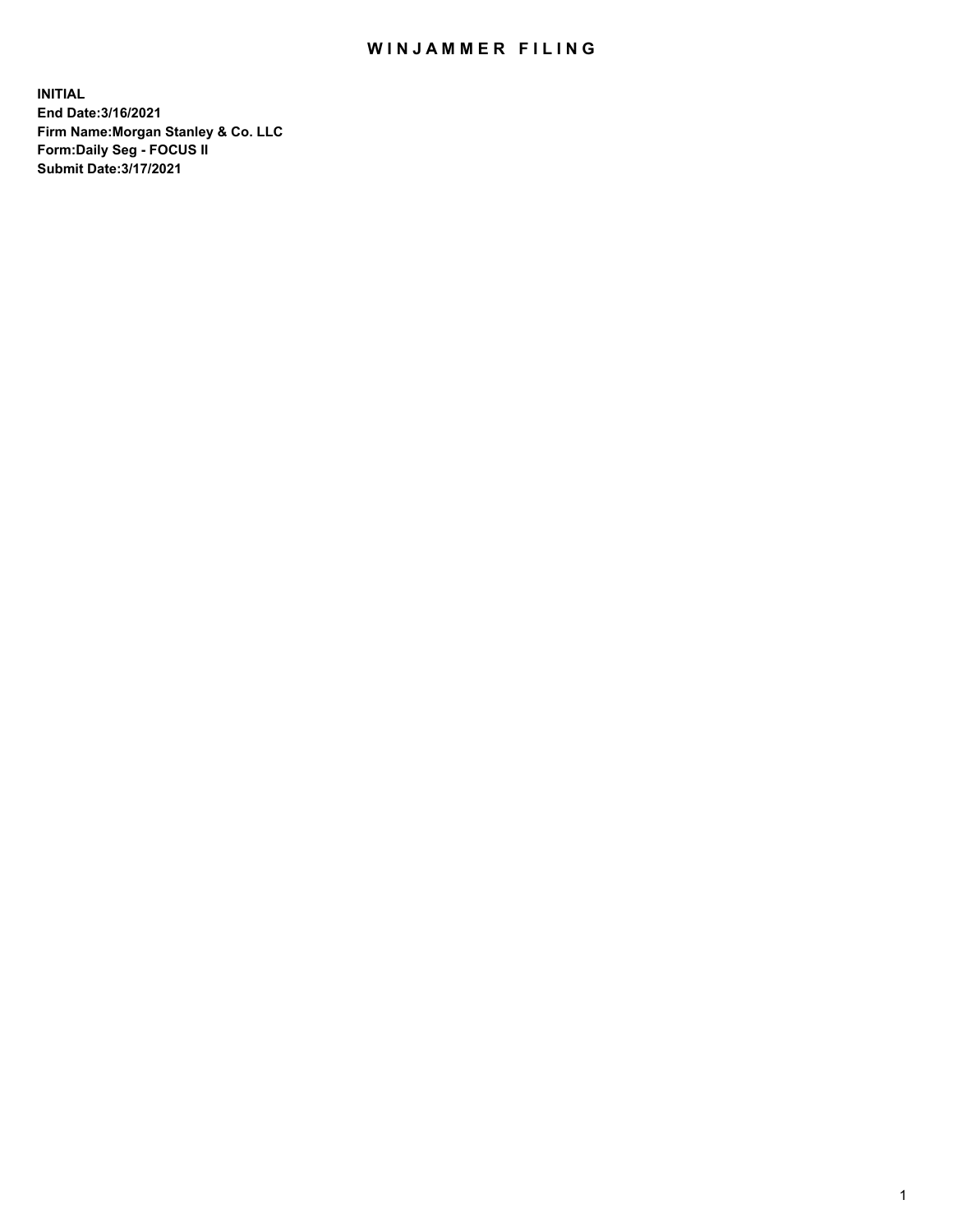**INITIAL End Date:3/16/2021 Firm Name:Morgan Stanley & Co. LLC Form:Daily Seg - FOCUS II Submit Date:3/17/2021 Daily Segregation - Cover Page**

| Name of Company                                                                                                                                                                                                                                                                                                                | <b>Morgan Stanley &amp; Co. LLC</b>                    |
|--------------------------------------------------------------------------------------------------------------------------------------------------------------------------------------------------------------------------------------------------------------------------------------------------------------------------------|--------------------------------------------------------|
| <b>Contact Name</b>                                                                                                                                                                                                                                                                                                            | <b>Ikram Shah</b>                                      |
| <b>Contact Phone Number</b>                                                                                                                                                                                                                                                                                                    | 212-276-0963                                           |
| <b>Contact Email Address</b>                                                                                                                                                                                                                                                                                                   | Ikram.shah@morganstanley.com                           |
| FCM's Customer Segregated Funds Residual Interest Target (choose one):<br>a. Minimum dollar amount: : or<br>b. Minimum percentage of customer segregated funds required:%; or<br>c. Dollar amount range between: and; or<br>d. Percentage range of customer segregated funds required between:% and%.                          | 235,000,000<br><u>0</u><br><u>00</u><br><u>00</u>      |
| FCM's Customer Secured Amount Funds Residual Interest Target (choose one):<br>a. Minimum dollar amount: ; or<br>b. Minimum percentage of customer secured funds required:%; or<br>c. Dollar amount range between: and; or<br>d. Percentage range of customer secured funds required between:% and%.                            | 140,000,000<br><u>0</u><br><u>00</u><br>0 <sub>0</sub> |
| FCM's Cleared Swaps Customer Collateral Residual Interest Target (choose one):<br>a. Minimum dollar amount: ; or<br>b. Minimum percentage of cleared swaps customer collateral required:% ; or<br>c. Dollar amount range between: and; or<br>d. Percentage range of cleared swaps customer collateral required between:% and%. | 92,000,000<br><u>0</u><br><u>00</u><br>00              |

Attach supporting documents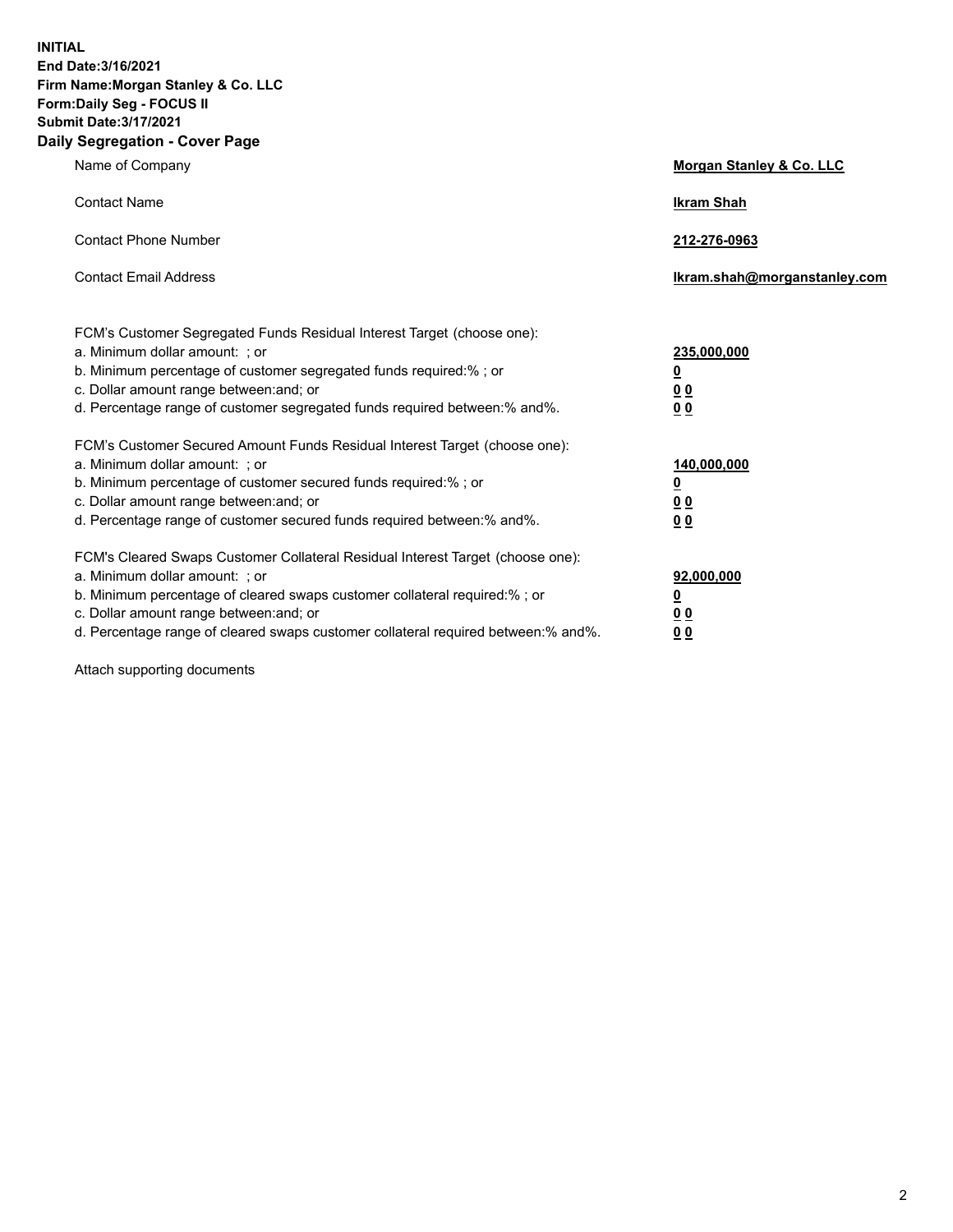## **INITIAL End Date:3/16/2021 Firm Name:Morgan Stanley & Co. LLC Form:Daily Seg - FOCUS II Submit Date:3/17/2021 Daily Segregation - Secured Amounts**

Foreign Futures and Foreign Options Secured Amounts Amount required to be set aside pursuant to law, rule or regulation of a foreign government or a rule of a self-regulatory organization authorized thereunder

- 1. Net ledger balance Foreign Futures and Foreign Option Trading All Customers A. Cash **4,541,103,961** [7315]
	- B. Securities (at market) **2,294,013,718** [7317]
- 2. Net unrealized profit (loss) in open futures contracts traded on a foreign board of trade **778,651,719** [7325]
- 3. Exchange traded options
	- a. Market value of open option contracts purchased on a foreign board of trade **20,183,412** [7335]
	- b. Market value of open contracts granted (sold) on a foreign board of trade **-17,613,417** [7337]
- 4. Net equity (deficit) (add lines 1. 2. and 3.) **7,616,339,393** [7345]
- 5. Account liquidating to a deficit and account with a debit balances gross amount **47,459,975** [7351] Less: amount offset by customer owned securities **-46,278,414** [7352] **1,181,561**
- 6. Amount required to be set aside as the secured amount Net Liquidating Equity Method (add lines 4 and 5)
- 7. Greater of amount required to be set aside pursuant to foreign jurisdiction (above) or line 6.

## FUNDS DEPOSITED IN SEPARATE REGULATION 30.7 ACCOUNTS

- 1. Cash in banks
	- A. Banks located in the United States **460,806,176** [7500]
	- B. Other banks qualified under Regulation 30.7 **642,374,889** [7520] **1,103,181,065**
- 2. Securities
	- A. In safekeeping with banks located in the United States **526,306,942** [7540]
	- B. In safekeeping with other banks qualified under Regulation 30.7 **22,403,960** [7560] **548,710,902**
- 3. Equities with registered futures commission merchants
	-
	- B. Securities **0** [7590]
	- C. Unrealized gain (loss) on open futures contracts **-2,951,867** [7600]
	- D. Value of long option contracts **0** [7610]
	- E. Value of short option contracts **0** [7615] **20,613,405** [7620]
- 4. Amounts held by clearing organizations of foreign boards of trade
	- A. Cash **0** [7640]
	- B. Securities **0** [7650]
	- C. Amount due to (from) clearing organization daily variation **0** [7660]
	- D. Value of long option contracts **0** [7670]
	- E. Value of short option contracts **0** [7675] **0** [7680]
- 5. Amounts held by members of foreign boards of trade
	-
	-
	- C. Unrealized gain (loss) on open futures contracts **781,603,586** [7720]
	- D. Value of long option contracts **20,183,412** [7730]
	-
- 6. Amounts with other depositories designated by a foreign board of trade **0** [7760]
- 7. Segregated funds on hand **0** [7765]
- 8. Total funds in separate section 30.7 accounts **7,885,132,674** [7770]
- 9. Excess (deficiency) Set Aside for Secured Amount (subtract line 7 Secured Statement Page 1 from Line 8)
- 10. Management Target Amount for Excess funds in separate section 30.7 accounts **140,000,000** [7780]
- 11. Excess (deficiency) funds in separate 30.7 accounts over (under) Management Target **127,611,720** [7785]

**0** [7305]

[7354] **7,617,520,954** [7355]

**7,617,520,954** [7360]

[7530]

[7570]

A. Cash **23,565,272** [7580]

 A. Cash **3,683,150,905** [7700] B. Securities **1,745,302,816** [7710] E. Value of short option contracts **-17,613,417** [7735] **6,212,627,302** [7740] **267,611,720** [7380]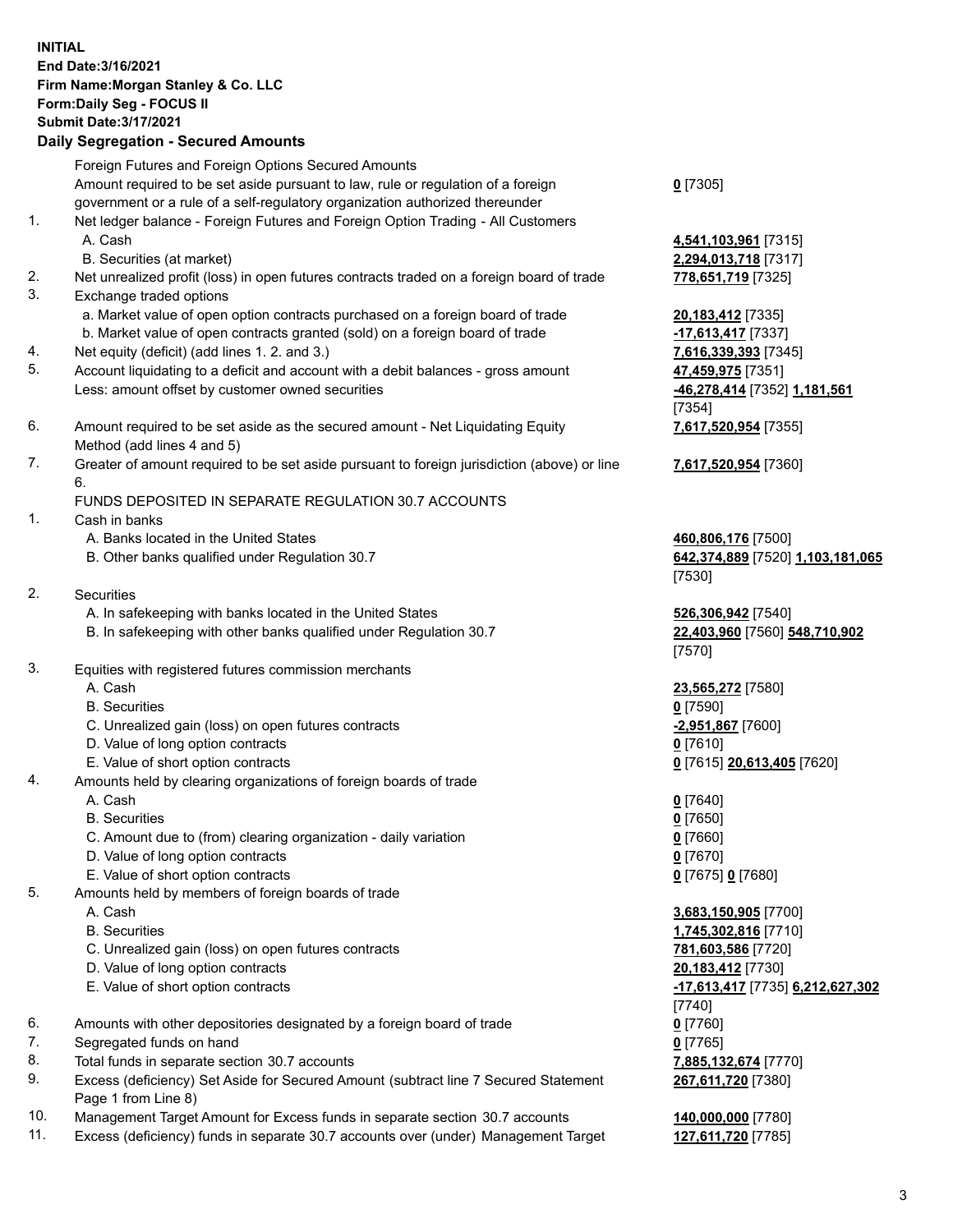**INITIAL End Date:3/16/2021 Firm Name:Morgan Stanley & Co. LLC Form:Daily Seg - FOCUS II Submit Date:3/17/2021 Daily Segregation - Segregation Statement** SEGREGATION REQUIREMENTS(Section 4d(2) of the CEAct) 1. Net ledger balance A. Cash **16,608,304,905** [7010] B. Securities (at market) **8,069,361,354** [7020] 2. Net unrealized profit (loss) in open futures contracts traded on a contract market **221,681,108** [7030] 3. Exchange traded options A. Add market value of open option contracts purchased on a contract market **685,646,306** [7032] B. Deduct market value of open option contracts granted (sold) on a contract market **-414,957,499** [7033] 4. Net equity (deficit) (add lines 1, 2 and 3) **25,170,036,174** [7040] 5. Accounts liquidating to a deficit and accounts with debit balances - gross amount **370,813,779** [7045] Less: amount offset by customer securities **-365,580,037** [7047] **5,233,742** [7050] 6. Amount required to be segregated (add lines 4 and 5) **25,175,269,916** [7060] FUNDS IN SEGREGATED ACCOUNTS 7. Deposited in segregated funds bank accounts A. Cash **4,172,769,866** [7070] B. Securities representing investments of customers' funds (at market) **0** [7080] C. Securities held for particular customers or option customers in lieu of cash (at market) **1,083,207,126** [7090] 8. Margins on deposit with derivatives clearing organizations of contract markets A. Cash **13,147,365,331** [7100] B. Securities representing investments of customers' funds (at market) **0** [7110] C. Securities held for particular customers or option customers in lieu of cash (at market) **6,986,154,228** [7120] 9. Net settlement from (to) derivatives clearing organizations of contract markets **-108,472,408** [7130] 10. Exchange traded options A. Value of open long option contracts **685,646,306** [7132] B. Value of open short option contracts **-414,957,499** [7133] 11. Net equities with other FCMs A. Net liquidating equity **8,433,454** [7140] B. Securities representing investments of customers' funds (at market) **0** [7160] C. Securities held for particular customers or option customers in lieu of cash (at market) **0** [7170] 12. Segregated funds on hand **0** [7150] 13. Total amount in segregation (add lines 7 through 12) **25,560,146,404** [7180] 14. Excess (deficiency) funds in segregation (subtract line 6 from line 13) **384,876,488** [7190] 15. Management Target Amount for Excess funds in segregation **235,000,000** [7194]

16. Excess (deficiency) funds in segregation over (under) Management Target Amount Excess

**149,876,488** [7198]